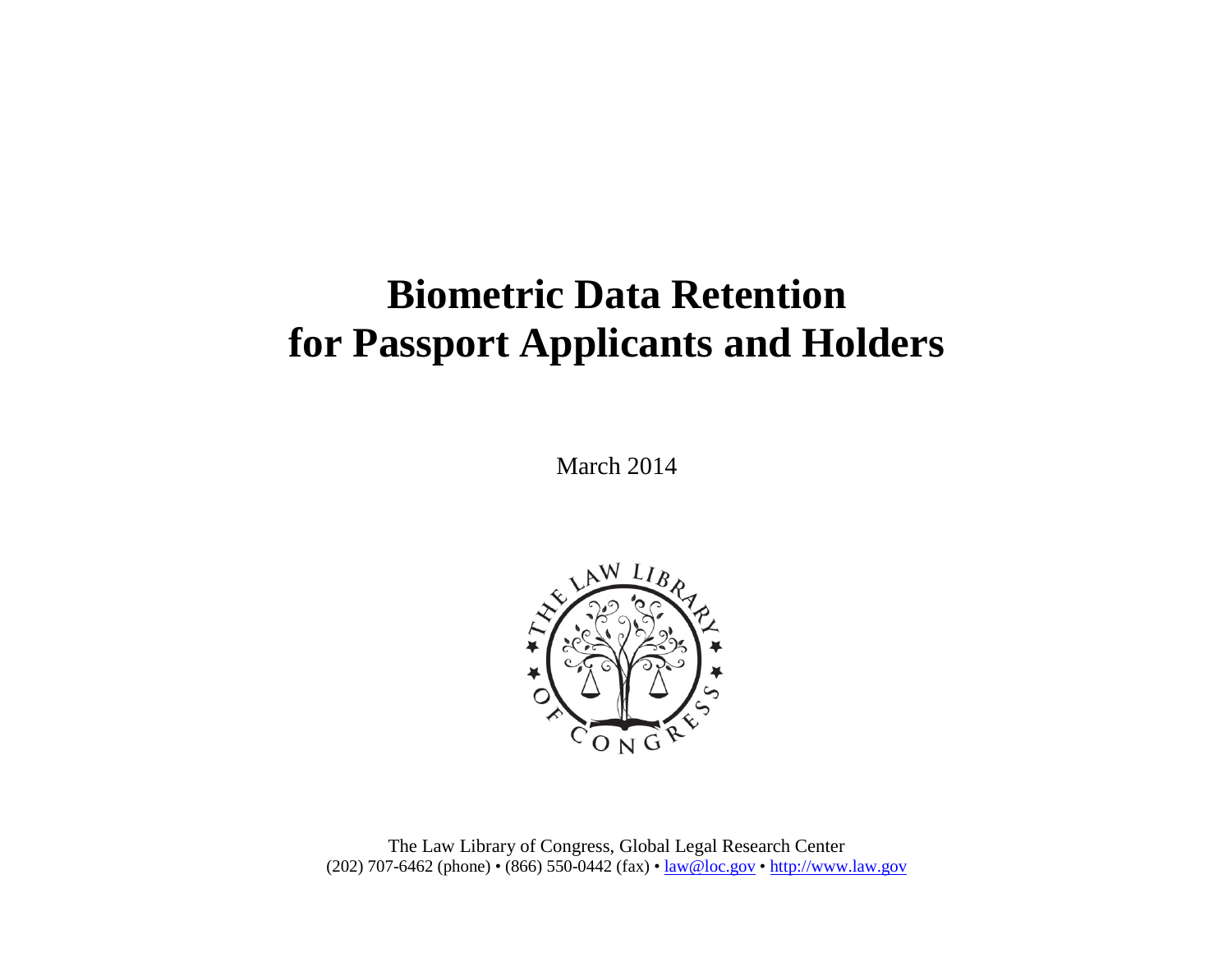## **Biometric Data Retention for Passport Applicants and Holders**

*Ruth Levush Senior Foreign Law Specialist (Coordinator), and the Staff of the Global Legal Research Directorate*

The following table compares the regulation of biometric data obtained in connection with passport applications and the preservation of such data in fifteen selected countries.

| <b>Country</b>   | <b>Availability</b>                                                       | <b>Purpose</b>                                            | <b>Access</b>                                                                                                                                                            | <b>Duration</b>                                                                                                                                                                                                                                                            |
|------------------|---------------------------------------------------------------------------|-----------------------------------------------------------|--------------------------------------------------------------------------------------------------------------------------------------------------------------------------|----------------------------------------------------------------------------------------------------------------------------------------------------------------------------------------------------------------------------------------------------------------------------|
|                  | of Biometric Database                                                     | of Database                                               | to Data                                                                                                                                                                  | of Data Storage                                                                                                                                                                                                                                                            |
| <b>Argentina</b> | Biometric data collected<br>includes fingerprints and<br>photographs. $1$ | Criminal investigation;<br>national security <sup>2</sup> | Federal Police, Border<br>Patrol, Coast Guard,<br>Airport Security Police,<br>National Registry of<br>Individuals, and National<br>Directorate of Migration <sup>3</sup> | Decree 1766/2011 creating<br>SIBIOS does not include a<br>time limitation for data<br>storage. However, the<br>Law on Personal Data<br>Protection states that data<br>must be destroyed when no<br>longer need for the purpose<br>for which it was collected. <sup>4</sup> |
| <b>Australia</b> | The Australian Passport                                                   | Passport applicant                                        | Information held in the                                                                                                                                                  | Relevant legislation does                                                                                                                                                                                                                                                  |
|                  | Database stores                                                           | photographs are compared                                  | <b>Australian Passport</b>                                                                                                                                               | not specify timeframes for                                                                                                                                                                                                                                                 |
|                  | information about                                                         | to images from any                                        | Database, including                                                                                                                                                      | data storage but passport                                                                                                                                                                                                                                                  |
|                  | passport applicants,                                                      | previously held Australian                                | photographs, $\frac{7}{1}$ may only be                                                                                                                                   | applicants' personal                                                                                                                                                                                                                                                       |
|                  | including digitized                                                       | travel document. This                                     | disclosed to "a person                                                                                                                                                   | information is subject to                                                                                                                                                                                                                                                  |
|                  | photographs. Digitized                                                    | includes digitally matching                               | specified in a Minister's                                                                                                                                                | the Australian Privacy                                                                                                                                                                                                                                                     |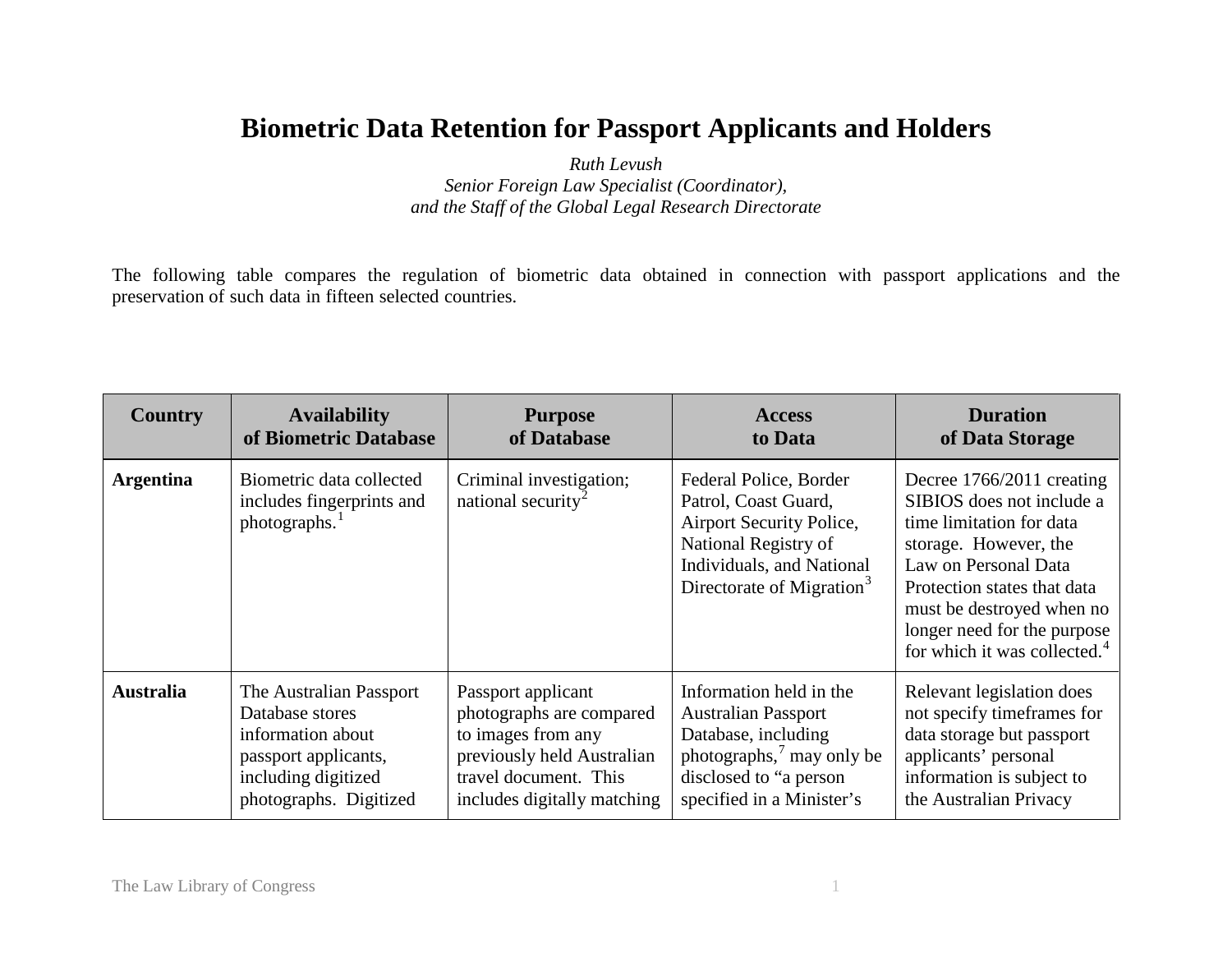|               | photographs are the only<br>biometric information<br>collected from applicants<br>and are also contained in<br>an Integrated Circuit Chip<br>embedded in ePassports,<br>which have been issued<br>since October $2005.5$                                                                                               | photographs against facial<br>biometric information held<br>in the Australian Passport<br>Database to "ensure that<br>the person has not applied<br>for a travel document in<br>another name." <sup>6</sup> | determination" for the<br>purposes of performing<br>functions under the<br><b>Australian Passports Act</b><br>2005 (Cth). <sup>8</sup> Particular<br>disclosure purposes are set<br>out in the Act <sup>9</sup> and relevant<br>persons to whom<br>information may be<br>disclosed for each purpose<br>are specified in a<br>Determination. <sup>10</sup> | Principles contained in the<br>Privacy Act 1988 (Cth). <sup>11</sup><br>That Act provides that,<br>where personal<br>information is no longer<br>needed for any purpose for<br>which it may be used or<br>disclosed, the relevant<br>entity must "take such<br>steps as are reasonable in<br>the circumstances to<br>destroy the information or<br>to ensure that the<br>information is de-<br>identified." <sup>12</sup> |
|---------------|------------------------------------------------------------------------------------------------------------------------------------------------------------------------------------------------------------------------------------------------------------------------------------------------------------------------|-------------------------------------------------------------------------------------------------------------------------------------------------------------------------------------------------------------|-----------------------------------------------------------------------------------------------------------------------------------------------------------------------------------------------------------------------------------------------------------------------------------------------------------------------------------------------------------|---------------------------------------------------------------------------------------------------------------------------------------------------------------------------------------------------------------------------------------------------------------------------------------------------------------------------------------------------------------------------------------------------------------------------|
| <b>Brazil</b> | The Brazilian passport<br>database (Sistema<br>Nacional de Passaporte,<br>SINPA) includes personal<br>data and biometric<br>information (facial image<br>and two fingerprints) of<br>passport holders, which is<br>also found in a chip that<br>has been inserted in the<br>passport's cover page<br>since $2010^{13}$ | Processing of passports<br>and record keeping <sup>14</sup>                                                                                                                                                 | Federal Police, and<br>possibly other official<br>institutions that may enter<br>into an agreement with the<br>Federal Police <sup>15</sup>                                                                                                                                                                                                               | Deletion date unspecified <sup>16</sup>                                                                                                                                                                                                                                                                                                                                                                                   |
| Canada        | Canada maintains a facial<br>recognition database that<br>uses biometric data to                                                                                                                                                                                                                                       | The purpose of the facial<br>recognition database is to<br>match the photo submitted                                                                                                                        | Data from the facial<br>Recognition Database is<br>accessed and used by                                                                                                                                                                                                                                                                                   | Unspecified                                                                                                                                                                                                                                                                                                                                                                                                               |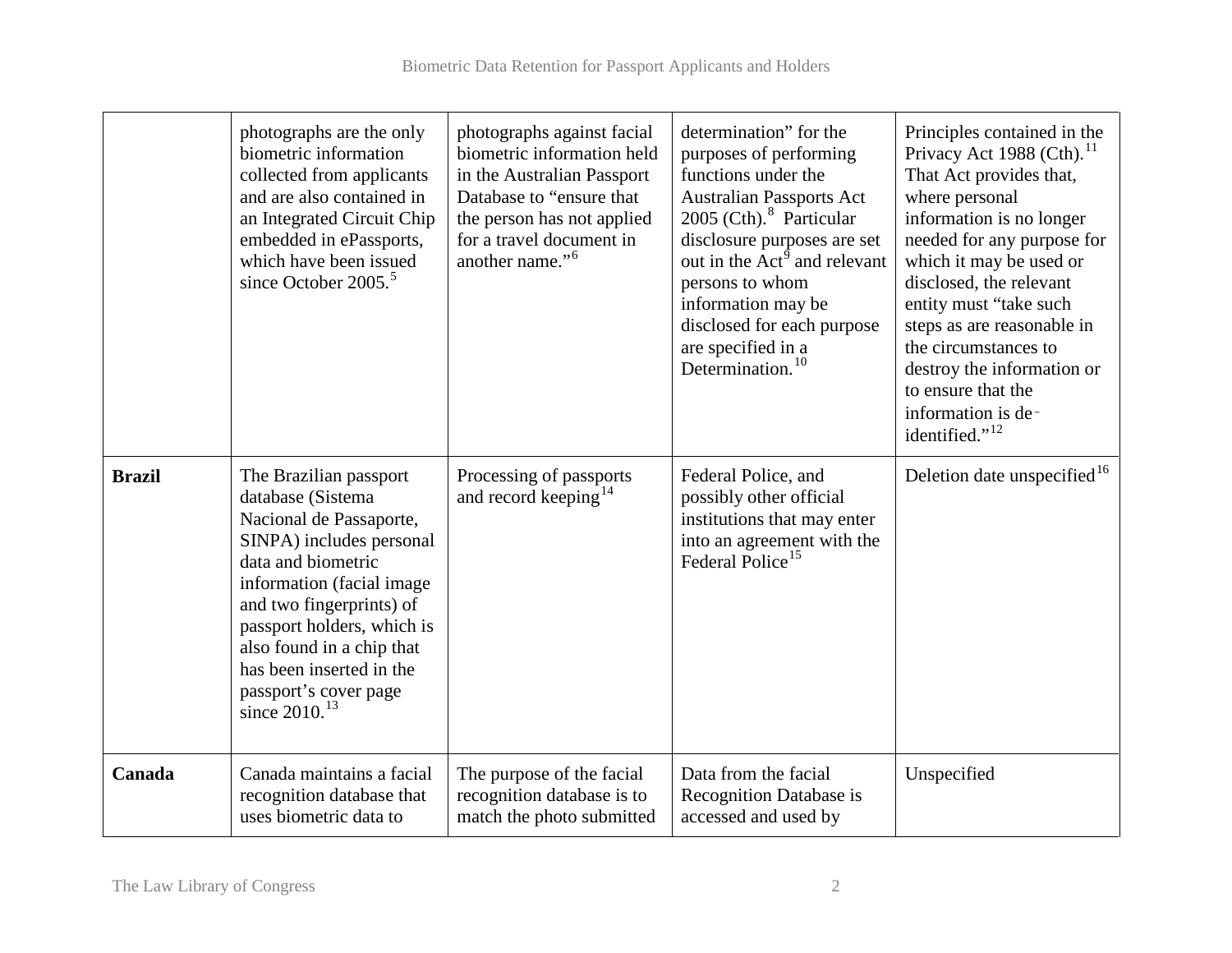|               | help screen passport or<br>travel document<br>applicants. $^{17}$ The Office<br>of the Privacy<br>Commissioner (OPC) is<br>working with the Passport<br>Office to "avoid the<br>development of<br>centralized databases<br>containing biometric<br>information." <sup>18</sup> | by passport applicants<br>against facial biometric<br>information held in the<br>Passport Database. <sup>19</sup>                                                                                         | Passport Canada. No<br>policy or legislative<br>framework was identified<br>regarding "use, disclosure,<br>retention, [or] disposal of<br>biometric identifiers" <sup>20</sup> in<br>accordance with privacy<br>protections under the<br>Canadian Charter of<br>Rights and Freedoms <sup>21</sup> and<br>the <i>Privacy</i> Act. <sup>22</sup>                                                                                                                                                                                                                         |                                                                                                                                                                                                                                                |
|---------------|--------------------------------------------------------------------------------------------------------------------------------------------------------------------------------------------------------------------------------------------------------------------------------|-----------------------------------------------------------------------------------------------------------------------------------------------------------------------------------------------------------|------------------------------------------------------------------------------------------------------------------------------------------------------------------------------------------------------------------------------------------------------------------------------------------------------------------------------------------------------------------------------------------------------------------------------------------------------------------------------------------------------------------------------------------------------------------------|------------------------------------------------------------------------------------------------------------------------------------------------------------------------------------------------------------------------------------------------|
| <b>France</b> | Biometric and civil status<br>data related to passport<br>applications is kept in a<br>national database called<br>TES. $^{23}$                                                                                                                                                | The principal purpose of<br>the TES database appears<br>to be the processing of<br>passport applications,<br>deliverances and renewals.<br>and the prevention of<br>passport falsification. <sup>24</sup> | The ETS database may be<br>accessed by authorized<br>government personnel for<br>the purpose of processing<br>passport applications and<br>issuing passports. $^{25}$ Law<br>enforcement personnel<br>assigned with verifying the<br>authenticity of passports<br>and the identity of<br>passport-holders may<br>access the data stored on<br>the microchip of individual<br>passports. <sup>26</sup><br>Specially authorized law<br>enforcement and<br>intelligence personnel may<br>access the national TES<br>database for antiterrorism<br>purposes. <sup>27</sup> | Fifteen years for<br>information related to the<br>passport of an adult, ten<br>years for information<br>related to the passport of a<br>minor, and ten years for<br>information related to a<br>service or mission<br>passport. <sup>28</sup> |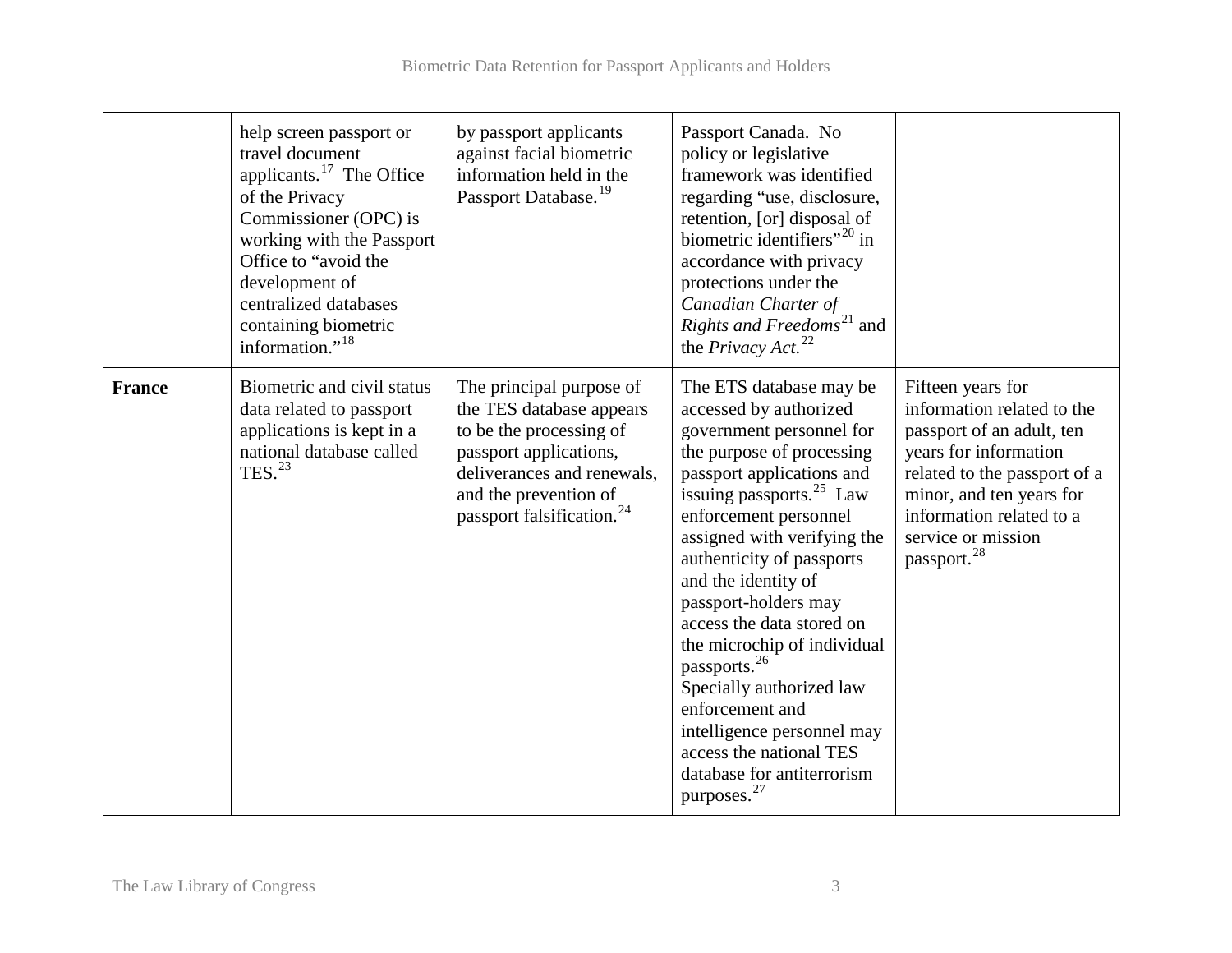| <b>Germany</b>   | The German Passport Act<br>states that Germany will<br>not have a federal<br>database of biometric<br>passport<br>data. <sup>29</sup> According to the<br>same Act, the Passport<br>Register contains<br>photographs and relevant<br>personal data of passport<br>holders and nothing<br>else. $30$ Fingerprints may<br>not be stored after a<br>passport is issued. <sup>31</sup> | Biometric data contained<br>in the passport may be<br>used only to verify the<br>identity of document and<br>holder. <sup>32</sup> The Passport<br>Register serves to issue<br>passports and verify their<br>authenticity, identify<br>persons possessing or<br>holding a passport, and to<br>implement the Passport<br>Act. $33$ | Passport and law<br>enforcement agencies may<br>access biometric data<br>contained in individual<br>passports to verify the<br>identity of the holder of the<br>passport by comparing the<br>biometric data stored in the<br>passport with the biometric<br>data observed in the<br>holder. <sup>34</sup> Access to<br>Passport Register limited<br>to passport agencies for<br>passport-related purposes <sup>35</sup><br>and to other agencies, as<br>authorized by law. <sup>36</sup> | Biometric data used to<br>verify authenticity of an<br>individual passport or<br>identity of its holder must<br>be erased after this<br>examination is<br>concluded. <sup>37</sup><br>Personal data contained in<br>the Passport Register must<br>be stored until new<br>passport is issued, but no<br>longer than five years after<br>expiration of passport. <sup>38</sup> |
|------------------|------------------------------------------------------------------------------------------------------------------------------------------------------------------------------------------------------------------------------------------------------------------------------------------------------------------------------------------------------------------------------------|-----------------------------------------------------------------------------------------------------------------------------------------------------------------------------------------------------------------------------------------------------------------------------------------------------------------------------------|------------------------------------------------------------------------------------------------------------------------------------------------------------------------------------------------------------------------------------------------------------------------------------------------------------------------------------------------------------------------------------------------------------------------------------------------------------------------------------------|------------------------------------------------------------------------------------------------------------------------------------------------------------------------------------------------------------------------------------------------------------------------------------------------------------------------------------------------------------------------------|
| <b>Hong Kong</b> | Hong Kong does not<br>appear to have any<br>legislation specifically<br>regulating such a<br>database. Hong Kong<br>started issuing electronic<br>biometric passports in<br>2007. The Passports<br>Ordinance was not<br>changed for that purpose.                                                                                                                                  | N/A                                                                                                                                                                                                                                                                                                                               | N/A                                                                                                                                                                                                                                                                                                                                                                                                                                                                                      | Retention of immigration<br>records is generally subject<br>to the Personal Data<br>(Privacy) Ordinance,<br>which provides only<br>general rules on data<br>protection.                                                                                                                                                                                                      |
| <b>Israel</b>    | On a trial basis:<br>Biometric identification<br>data of facial<br>characteristics and of                                                                                                                                                                                                                                                                                          | Identification and<br>verification of ID and<br>travel documents. <sup>42</sup>                                                                                                                                                                                                                                                   | According to the Law, the<br>Registry will be<br>maintained by the Agency<br>for Biometric Databank                                                                                                                                                                                                                                                                                                                                                                                      | Preliminary<br>implementation of the Law<br>from Jan. 1, 2013–Dec. 31,<br>$2014$ , is designed to                                                                                                                                                                                                                                                                            |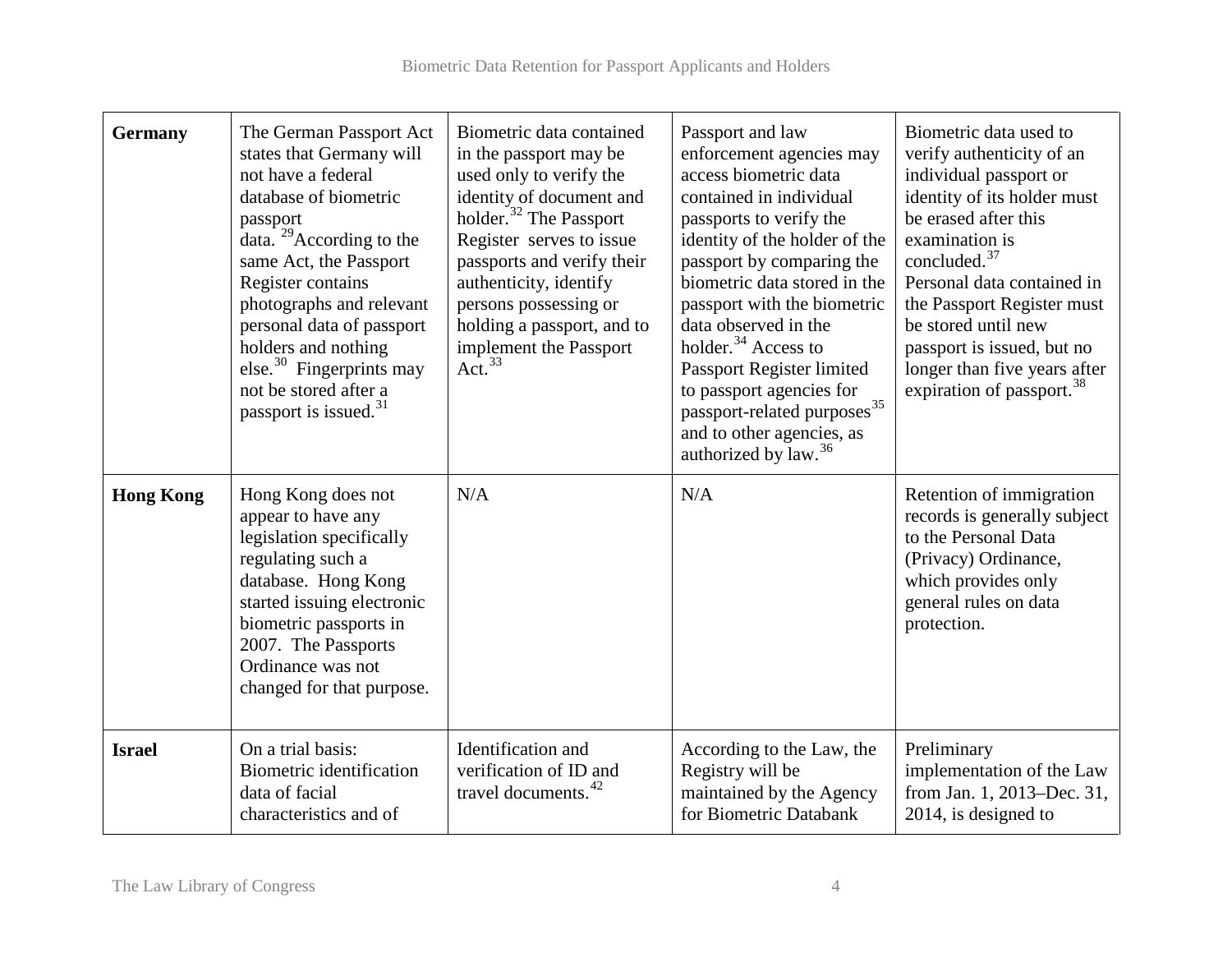|                    | fingerprints <sup>39</sup> are being<br>collected and stored on a<br>voluntary basis during a<br>test period <sup>40</sup> from Jan. 1,<br>2013 to Dec. 31, 2014. <sup>41</sup>                                               |                                                                                                                                              | Management in the<br>Ministry of Interior<br>(MOI). <sup>43</sup> Data will be<br>accessible by authorized<br>MOI employees for<br>purposes of issuing ID<br>documents; $44$ and by<br>policemen, prison wardens,<br>authorized employees of<br>the Defense Authority,<br>soldiers, the security<br>personnel of the Knesset<br>(Parliament) and other<br>public bodies, guards<br>employed by the agency<br>for the protection of<br>witnesses, and other<br>employees of public bodies<br>responsible for verification<br>of identification by law. <sup>45</sup> | examine its impact on<br>volunteers and the utility<br>of maintaining and using<br>the biometric databank. <sup>46</sup><br>Biometric data used to<br>verify authenticity of an<br>individual passport or<br>identity of its holder must<br>be erased after this<br>examination is<br>concluded. <sup>47</sup> |
|--------------------|-------------------------------------------------------------------------------------------------------------------------------------------------------------------------------------------------------------------------------|----------------------------------------------------------------------------------------------------------------------------------------------|---------------------------------------------------------------------------------------------------------------------------------------------------------------------------------------------------------------------------------------------------------------------------------------------------------------------------------------------------------------------------------------------------------------------------------------------------------------------------------------------------------------------------------------------------------------------|----------------------------------------------------------------------------------------------------------------------------------------------------------------------------------------------------------------------------------------------------------------------------------------------------------------|
| <b>Japan</b>       | Japan has a database that<br>stores application forms<br>for passports, which<br>include applicants'<br>photos. $48^{\degree}$ There is no<br>separate database to store<br>the biometric data of all<br>passport applicants. | The principal purpose of<br>the database is to process<br>passport applications,<br>prevent double issuance,<br>and find false applications. | Access is regulated by the<br>general personal<br>information protection law.                                                                                                                                                                                                                                                                                                                                                                                                                                                                                       | Not specified                                                                                                                                                                                                                                                                                                  |
| <b>South Korea</b> | The Ministry of Foreign<br>Affairs has a database on<br>names, dates of births,                                                                                                                                               | To carry out passport<br>operations                                                                                                          | Data is only for passport<br>operations. Specifically,<br>fingerprints cannot be                                                                                                                                                                                                                                                                                                                                                                                                                                                                                    | The period of keeping and<br>management of<br>fingerprints cannot exceed                                                                                                                                                                                                                                       |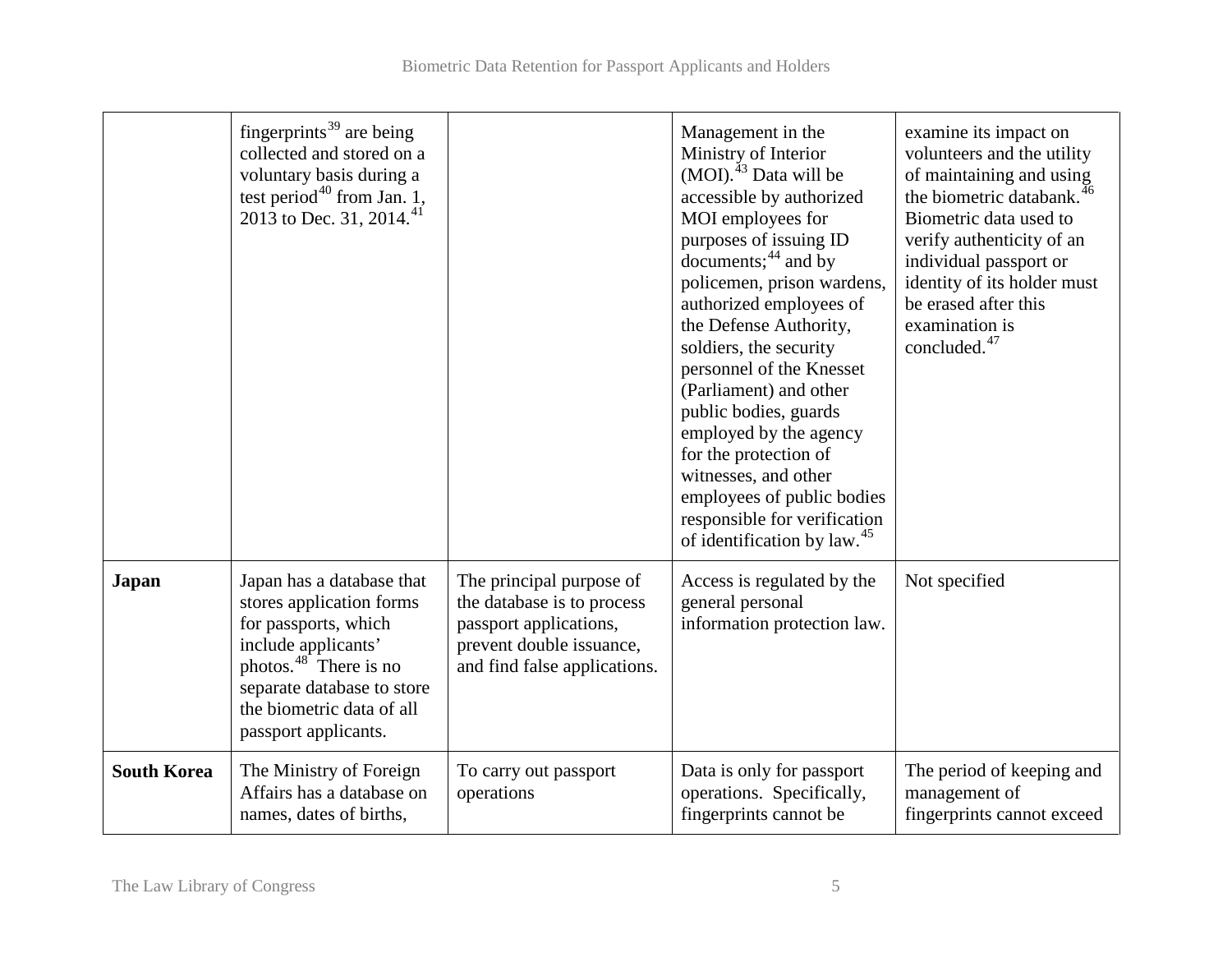|                    | photos, fingerprints,<br>addresses, passport<br>issuance records, etc., of<br>passport holders.<br>There is no separate<br>database to store passport<br>applicants' biometric<br>data. <sup>49</sup>                                                                                                                                                                |                                                                                                                                                                                                                                    | collected, kept, and<br>managed for any purpose<br>other than that of<br>confirming the applicants<br>themselves in the process<br>of issuing the passport.                                                                                               | three months. Storage<br>time for other personal<br>information is not<br>specified.                                                                                                                                                                  |
|--------------------|----------------------------------------------------------------------------------------------------------------------------------------------------------------------------------------------------------------------------------------------------------------------------------------------------------------------------------------------------------------------|------------------------------------------------------------------------------------------------------------------------------------------------------------------------------------------------------------------------------------|-----------------------------------------------------------------------------------------------------------------------------------------------------------------------------------------------------------------------------------------------------------|-------------------------------------------------------------------------------------------------------------------------------------------------------------------------------------------------------------------------------------------------------|
| <b>Mexico</b>      | The website of Mexico's<br>Department of Foreign<br>Relations (DFR) indicates<br>that biometric data<br>(fingerprints and<br>photograph) are collected<br>from passport<br>applicants. $50$<br>Mexico's Passport<br>Regulation <sup>51</sup> and a<br>website maintained by the<br>DFR $^{52}$ briefly mention a<br>passport database but do<br>not provide details. | N/A                                                                                                                                                                                                                                | N/A                                                                                                                                                                                                                                                       | N/A                                                                                                                                                                                                                                                   |
| <b>New Zealand</b> | Since 1998, electronic<br>passport application files,<br>including photographs,<br>have been stored in a<br>secure database. <sup>53</sup> Since<br>2005, biometric<br>photographic information<br>has been stored in chips<br>embedded in ePassports. <sup>54</sup>                                                                                                 | In addition to other<br>information-matching<br>processes using the<br>passport database and with<br>other agencies, facial<br>recognition technology is<br>used to compare an<br>applicant's photograph<br>with those held in the | The passport office may<br>disclose passport<br>information, including<br>photographs, <sup>56</sup> to "any<br>appropriate agency, body,<br>or person to aid border<br>security, facilitate the<br>processing of passengers,<br>verify the identity of a | The Privacy Act 1993<br>applies to information held<br>in the passport database.<br>This includes a<br>requirement that an agency<br>that holds personal<br>information "not keep that<br>information for longer than<br>is required for the purposes |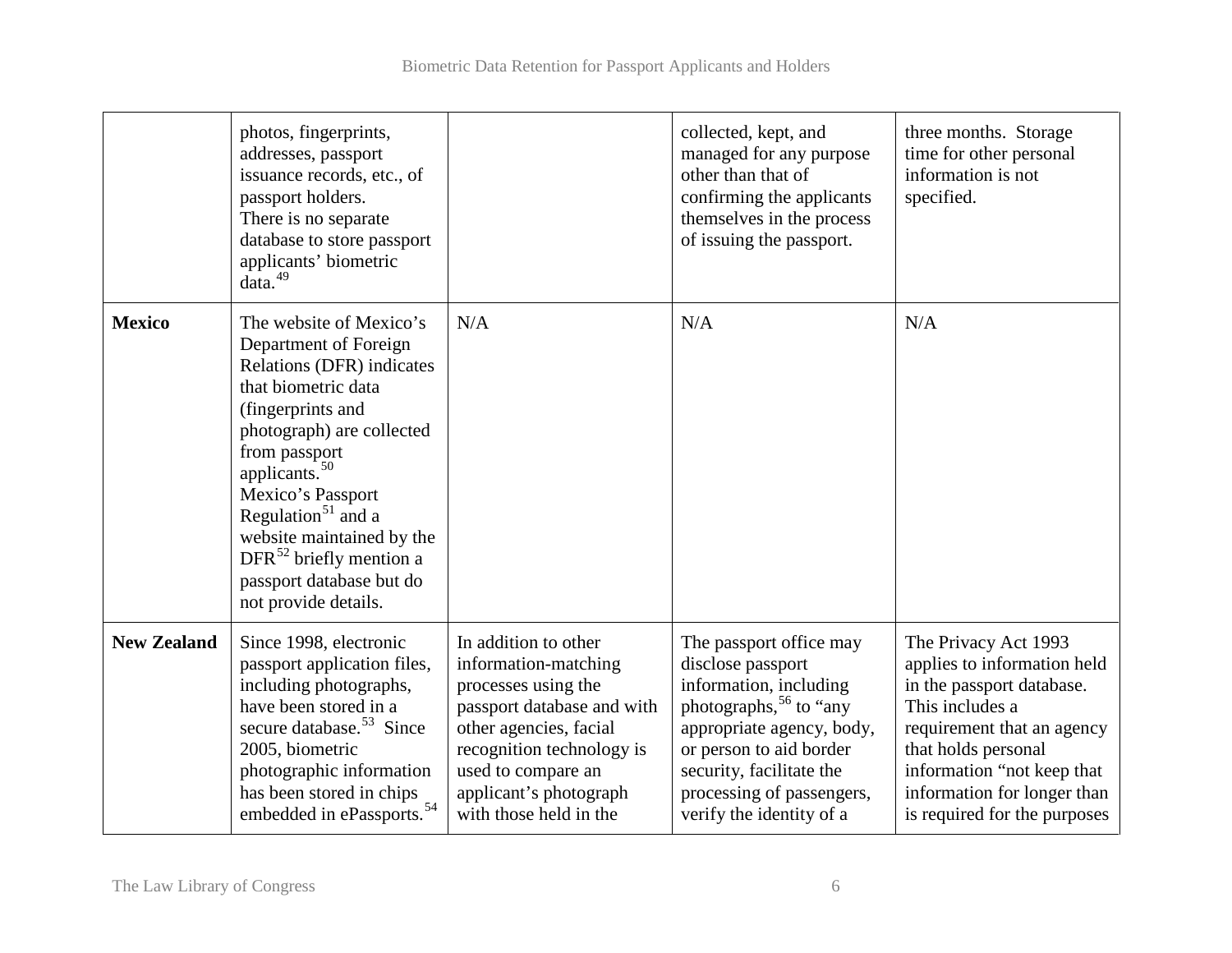|               |                                                                                                                                                                                                                                                                                                                                                                                                                                                                                                                                                 | database in order to<br>prevent fraud. <sup>55</sup>                                                                                                                                                                                                                                                                                                                                                                                                                                                                                                            | holder of a travel<br>document, or determine<br>whether a person is a New<br>Zealand citizen." <sup>57</sup> Formal<br>written agreements with<br>requesting organizations<br>must be entered into by the<br>passport office. <sup>58</sup>                                                                                                                                                                                                                                                                                                                                 | for which the information<br>may lawfully be used." <sup>59</sup><br>The Passports Act 1992<br>also specifies that when the<br>holder of a New Zealand<br>passport dies, cancelation<br>of the passport "may be<br>effected by cancelling the<br>electronic record of that<br>document stored in or on a<br>passport database." <sup>60</sup>  |
|---------------|-------------------------------------------------------------------------------------------------------------------------------------------------------------------------------------------------------------------------------------------------------------------------------------------------------------------------------------------------------------------------------------------------------------------------------------------------------------------------------------------------------------------------------------------------|-----------------------------------------------------------------------------------------------------------------------------------------------------------------------------------------------------------------------------------------------------------------------------------------------------------------------------------------------------------------------------------------------------------------------------------------------------------------------------------------------------------------------------------------------------------------|-----------------------------------------------------------------------------------------------------------------------------------------------------------------------------------------------------------------------------------------------------------------------------------------------------------------------------------------------------------------------------------------------------------------------------------------------------------------------------------------------------------------------------------------------------------------------------|------------------------------------------------------------------------------------------------------------------------------------------------------------------------------------------------------------------------------------------------------------------------------------------------------------------------------------------------|
| <b>Sweden</b> | Sweden does not have a<br>database that stores the<br>biometric data of passport<br>applicants or holders. All<br>biometric data deriving<br>from passport application<br>documents, including<br>analysis of facial<br>characteristics, are stored<br>with the Passmyndigheten<br>(Passport Agency, part of<br>Police) at the time of<br>application and are<br>destroyed immediately<br>when the finalized<br>passport is presented to<br>the applicant or when the<br>passport application has<br>been revoked or<br>rejected. <sup>61</sup> | The purpose of collecting<br>biometric information is<br>"to check if the bearer of<br>the passport is the correct<br>person, not to create a<br>photo or biometric registry<br>over travelers." <sup>62</sup><br>However, upon filing, a<br>copy of the application and<br>a photograph, without<br>biometric analysis of facial<br>characteristics, are sent to<br>Rikspolisstyrelsen<br>(Swedish National Police)<br>Board). $63$<br>The Swedish National<br>Police Board in turn is<br>required to keep a central<br>record of the passports. <sup>64</sup> | The photographs may not<br>be used during automated<br>searches. $65$ A search for<br>the photo using the<br>passport holder's ID<br>number or name is still<br>permissible. <sup>66</sup> The<br>passport registry may only<br>be accessed by<br>Rikspolisstyrelsen and the<br>passmyndigheten. <sup>67</sup><br>Information from the<br>registry may be delivered<br>by the Rikspolisstyrelsen<br>to the Police, Economic<br>Crime Authority, Embassy,<br>Consulate, Armed Forces,<br>Coast Guard, Customs,<br>Tax Authority, and<br>Enforcement Authority. <sup>68</sup> | Biometric information is<br>not kept. <sup>69</sup><br>No upper time limit for the<br>copy of the passport<br>application and<br>photograph. The passport<br>registry is covered by<br>secrecy laws and the<br>application and photograph<br>are kept in secret for<br>seventy years. $70$<br>Thereafter, the<br>photographs become<br>public. |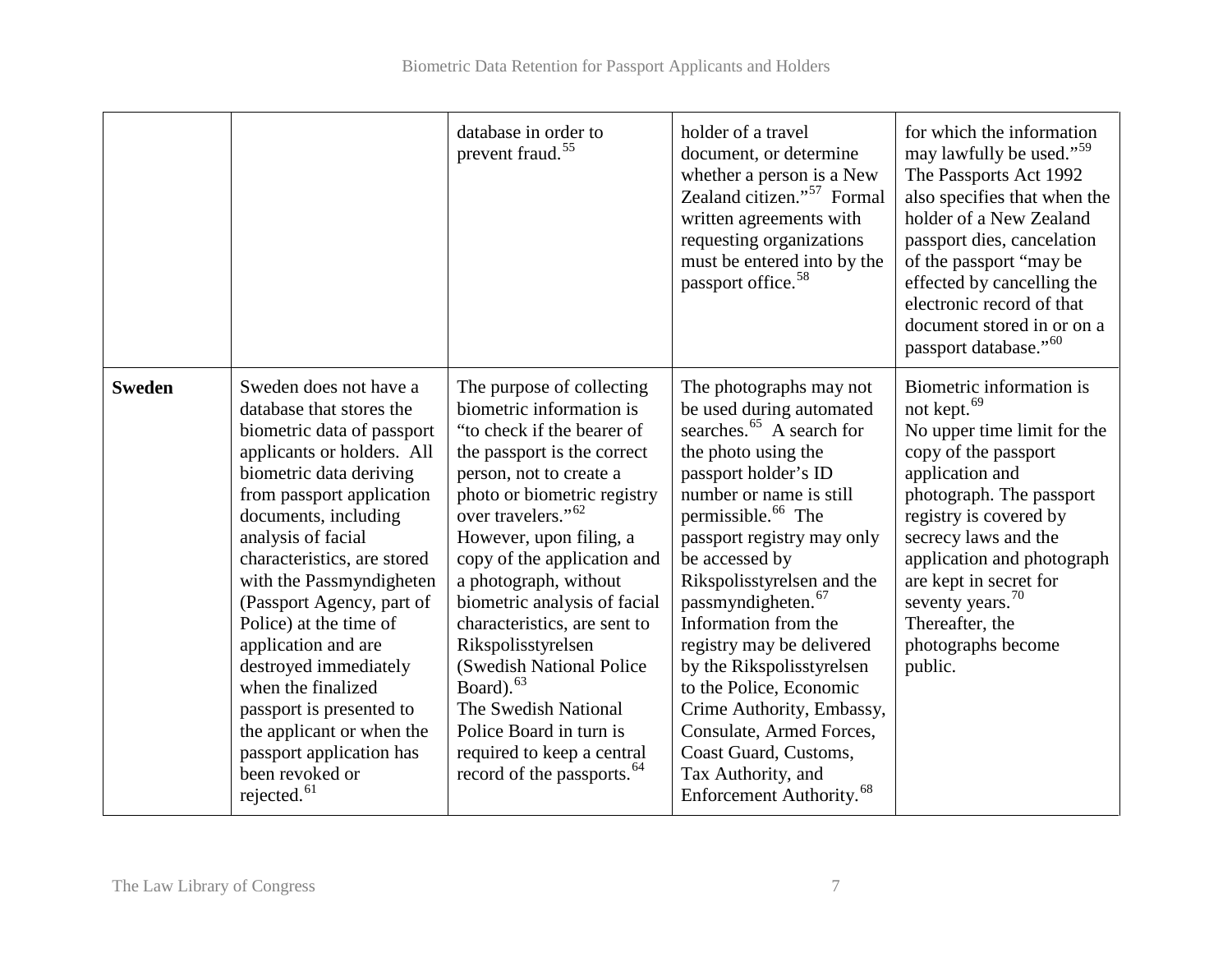| <b>Ukraine</b>       | All residence registration,<br>civil status, and biometric<br>information required for<br>the issuance of national<br>identification card and<br>passport for travel abroad<br>is stored in the Unified<br>State Demographic<br>Registry. <sup>71</sup> Biometric<br>data includes the passport<br>applicant's digital<br>photograph, digital<br>signature, and<br>fingerprints. $72$ | The Unified State<br>Demographic Registry was<br>created in 2011 with the<br>purpose of collecting,<br>storing, and processing<br>information required for<br>the processing, issuance,<br>and renewal of domestic<br>and travel passports of<br>Ukrainian citizens, and the<br>processing of other<br>documents that require the<br>use of information<br>collected by the Registry. <sup>73</sup><br>Migration control and<br>issuance of documents for<br>migrants and alien<br>residents is another<br>purpose for collecting<br>personal information in the<br>Registry. <sup>74</sup> | The Registry is maintained<br>by the Ukraine's National<br>Migration Service, which<br>is a part of the Ministry of<br>Internal Affairs (police). <sup>75</sup><br>All government agencies<br>and institutions, including<br>provincial authorities,<br>involved in providing<br>services that require<br>information collected and<br>stored by the Registry have<br>access to the database. <sup>76</sup><br>Office of the Human<br>Rights Commissioner, who<br>is appointed by the<br>national legislature, is<br>responsible for monitoring<br>access to the registry and<br>reviewing measures aimed<br>at protecting personal<br>information stored in the<br>database. <sup>77</sup> | There is no specific<br>timeframe for storing<br>biometric information in<br>the Registry. The Registry<br>Law states that "data shall<br>be preserved for a period<br>no longer than it is<br>necessary for the purposes<br>this information has been<br>collected for." <sup>78</sup> Because<br>most of the documents<br>based on data stored in the<br>Registry require renewal<br>every ten years, $^{79}$ one may<br>assume that data in the<br>system is preserved for at<br>least a ten-year period. |
|----------------------|---------------------------------------------------------------------------------------------------------------------------------------------------------------------------------------------------------------------------------------------------------------------------------------------------------------------------------------------------------------------------------------|---------------------------------------------------------------------------------------------------------------------------------------------------------------------------------------------------------------------------------------------------------------------------------------------------------------------------------------------------------------------------------------------------------------------------------------------------------------------------------------------------------------------------------------------------------------------------------------------|---------------------------------------------------------------------------------------------------------------------------------------------------------------------------------------------------------------------------------------------------------------------------------------------------------------------------------------------------------------------------------------------------------------------------------------------------------------------------------------------------------------------------------------------------------------------------------------------------------------------------------------------------------------------------------------------|--------------------------------------------------------------------------------------------------------------------------------------------------------------------------------------------------------------------------------------------------------------------------------------------------------------------------------------------------------------------------------------------------------------------------------------------------------------------------------------------------------------|
| <b>United States</b> | The US State<br>Department's Consular<br><b>Consolidated Database</b><br>(CCD) contains<br>information about US<br>citizens, US lawful<br>permanent residents, and<br>foreign nationals,<br>including, among other                                                                                                                                                                    | Automated screening of<br>passport, visa, and other<br>service applicants;<br>automated checking of<br>applicant fingerprints;<br>registration of applicant<br>facial images for facial<br>recognition; administrative<br>management; access by                                                                                                                                                                                                                                                                                                                                             | Internal use by US State<br>Department; use by<br>external agencies including<br>Department of Homeland<br>Security (DHS), Customs<br>and Border Protection,<br>Department of Defense<br>Intelligence and Security<br>Command, Federal Bureau                                                                                                                                                                                                                                                                                                                                                                                                                                               | No clear statement is<br>provided regarding the<br>duration of the storage of<br>data in the CCD. <sup>83</sup>                                                                                                                                                                                                                                                                                                                                                                                              |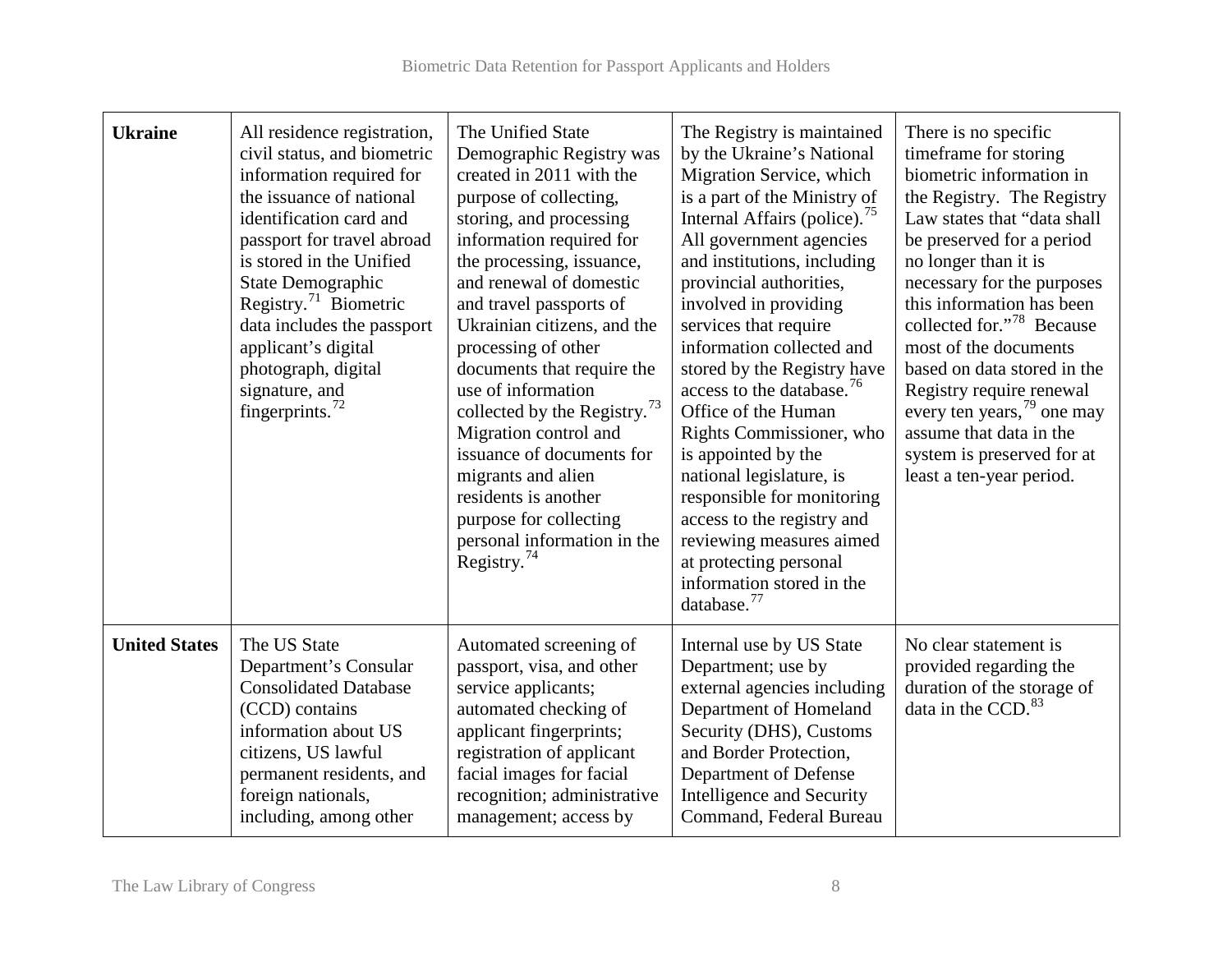<span id="page-9-0"></span>

| things, biometric data<br>such as fingerprints and<br>facial images. <sup>80</sup> | outside federal agencies. <sup>81</sup> | of Investigation, DHS<br>Terrorist Screening Center,<br>US Citizenship and<br>Immigration Services, and<br>others. $82$ |  |
|------------------------------------------------------------------------------------|-----------------------------------------|-------------------------------------------------------------------------------------------------------------------------|--|
|------------------------------------------------------------------------------------|-----------------------------------------|-------------------------------------------------------------------------------------------------------------------------|--|

 $^1$  Decreto 1766/2011 Créase el Sistema Federal de Identificación Biométrica para la Seguridad (SIBIOS) [Decree 1766/2011 Creating the Federal System of Biometric Identification for Security] art. 2, BOLETÍN OFICIAL [B.O.], Nov. 8, 201[1,http://www.infoleg.gob.ar/infolegInternet/anexos/185000-](http://www.infoleg.gob.ar/infolegInternet/anexos/185000-189999/189382/norma.htm) [189999/189382/norma.htm.](http://www.infoleg.gob.ar/infolegInternet/anexos/185000-189999/189382/norma.htm)  $\overline{a}$ 

<sup>2</sup> *Id*. art. 1.

<sup>3</sup> *Id.* art. 3.

<sup>4</sup> Ley 25326 Protección de Datos Personales [Law on Personal Data Protection], B.O. Nov. 2, 2000, [http://www.infoleg.gov.ar/infolegInternet/anexos/60000-](http://www.infoleg.gov.ar/infolegInternet/anexos/60000-64999/64790/norma.htm) [64999/64790/norma.htm.](http://www.infoleg.gov.ar/infolegInternet/anexos/60000-64999/64790/norma.htm)

<sup>5</sup> *ePassport*, DEPARTMENT OF FOREIGN AFFAIRS AND TRADE[, https://www.passports.gov.au/web/epassport.aspx](https://www.passports.gov.au/web/epassport.aspx) (last visited Mar. 12, 2014).

<sup>6</sup> *Id.* See also Australian Passports Act 2005 (Cth) s 47, [http://www.comlaw.gov.au/Details/C2012C00135;](http://www.comlaw.gov.au/Details/C2012C00135) Australian Passports Determination 2005 (Cth) r 7.6, [http://www.comlaw.gov.au/Details/F2013C00149.](http://www.comlaw.gov.au/Details/F2013C00149) 

<sup>7</sup> Schedule 2 of the Australian Passports Determination 2005 (Cth) sets out what information may be disclosed, including "the document holder's photograph."

<sup>8</sup> Australian Passports Act 2005 (Cth) s 42(5).

<sup>9</sup> *Id.* ss 45 & 46. Particular purposes for disclosing information include informing specified persons about the status of an Australian passport (e.g., where passports are lost, stolen, suspicious, etc.); confirming or verifying applicant information; facilitating or otherwise assisting international travel of a passport holder; law enforcement; "the operation of family law and related matters"; and other purposes specified by a Minister's determination.

<sup>10</sup> Australian Passports Determination 2005 (Cth) rr 7.4 & 7.5. The relevant persons to whom information may be disclosed for particular purposes are set out in schedule 3 of this determination. *See also Protection and Release of Information*, DEPARTMENT OF FOREIGN AFFAIRS AND TRADE, <http://www.dfat.gov.au/publications/passports/Policy/ProtectionReleaseofInformation/index.htm> (last visited Mar. 12, 2014).

<sup>11</sup> *See* notes to sections 46 and 47 of the Australian Passports Act 2005 (Cth) and rule 7.6 of the Australian Passports Determination 2005 (Cth). These notes have been amended to refer to the Australian Privacy Principles contained in amendment legislation that came into effect on March 12, 2014. Privacy Amendment (Enhancing Privacy Protection) Act 2012 (Cth) sch 5 cls 17–20[, http://www.comlaw.gov.au/Details/C2012A00197.](http://www.comlaw.gov.au/Details/C2012A00197) *See also Protecting Your Privacy*, DEPARTMENT OF FOREIGN AFFAIRS AND TRADE,<https://www.passports.gov.au/Web/ProtectingPrivacy.aspx> (last visited Mar. 12, 2014).

<sup>12</sup> Privacy Amendment (Enhancing Privacy Protection) Act 2012 (Cth) (amending the Privacy Act 1988 (Cth)) sch 1 pt 4 cl 11 (Australian Privacy Principle 11– security of personal information).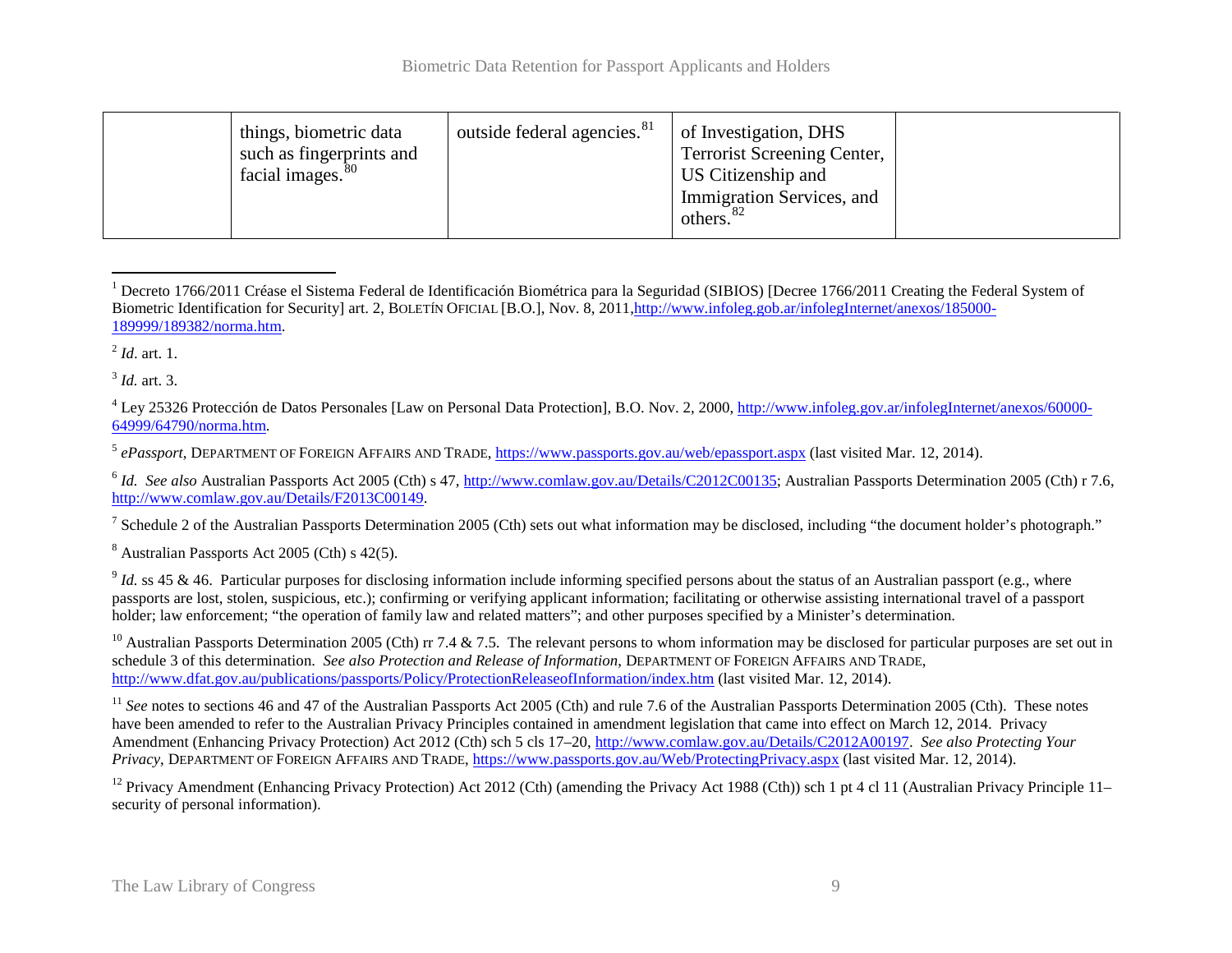$14$  Information provided over the phone by a Brazilian official.

<sup>15</sup> *Id.*

<sup>16</sup> *Id.*

<sup>17</sup> Criticisms of E-passports and Facial Recognition Projects, in SARA A. LEVINE, B.C. CIVIL LIBERTIES ASSOCIATION, PRIVACY HANDBOOK (2014), [http://bccla.org/privacy-handbook/main-menu/privacy6contents/privacy6-10/.](http://bccla.org/privacy-handbook/main-menu/privacy6contents/privacy6-10/) The statutory authority for creating the database appears to be; Canadian Passport Order, SI/81-86, [http://laws-lois.justice.gc.ca/eng/regulations/SI-81-86/FullText.html.](http://laws-lois.justice.gc.ca/eng/regulations/SI-81-86/FullText.html) According to section 8.1(2) of the Order "[t]he Minister may convert an applicant's photograph into a biometric template for the purpose of verifying the applicant's identity, including nationality, and entitlement to obtain or remain in possession of a passport."

<sup>18</sup> OFFICE OF THE PRIVACY COMMISSIONER OF CANADA, DATA AT YOUR FINGERTIPS BIOMETRICS AND THE CHALLENGES TO PRIVACY 5, [https://www.priv.gc.ca/information/pub/gd\\_bio\\_201102\\_e.pdf](https://www.priv.gc.ca/information/pub/gd_bio_201102_e.pdf) (last updated Nov. 1, 2011).

<sup>19</sup> *Facial Recognition Application Project – Passport Canada*, FOREIGN AFFAIRS, TRADE AND DEVELOPMENT CANADA, <http://www.international.gc.ca/department-ministere/atip-aiprp/publications/facial-faciale.aspx?lang=eng> (last updated Aug. 12, 2013).

<sup>20</sup> Facial Recognition Project Privacy Impact Assessment Report, PASSPORT CANADA,<http://www.ppt.gc.ca/publications/facial.aspx?lang=eng> (last modified May 5, 2006).

<sup>21</sup> Canadian Charter of Rights and Freedoms, Part I of the Constitution Act, 1982, being Schedule B to the Canada Act, 1982, c. 11 (U.K.), [http://laws](http://laws-lois.justice.gc.ca/eng/charter/)[lois.justice.gc.ca/eng/charter/.](http://laws-lois.justice.gc.ca/eng/charter/)

<sup>22</sup> Privacy Act, R.S.C., 1985, c. P-21, [http://laws-lois.justice.gc.ca/eng/acts/P-21/index.html.](http://laws-lois.justice.gc.ca/eng/acts/P-21/index.html)

<sup>23</sup> Décret No. 2005-1726 du 30 décembre 2005 relatif aux passeports [Decree No. 2005-1726 of December 30, 2005, Regarding Passports], *as modified by* Décret No. 2008-426 du 30 avril 2008 [Decree No. 2008-426 of April 30, 2008] , arts. 18–19, [http://www.legifrance.gouv.fr/affichTexte.do?cidTexte=LEGITEXT000018763666&dateTexte=vig.](http://www.legifrance.gouv.fr/affichTexte.do?cidTexte=LEGITEXT000018763666&dateTexte=vig)

<sup>24</sup> *Id.* art. 18.

<sup>25</sup> Décret No. 2005-1726 art. 20.

<sup>26</sup> Décret No. 2005-1726 art. 21, *as modified by* Décret No. 2008-426.

<sup>27</sup> Décret No. 2005-1726, *as modified by* Décret No. 2012-1490 du 27 décembre 2012 [Decree No. 2012-1490 of December 27, 2012] art. 21-1, [http://www.legifrance.gouv.fr/affichTexte.do?cidTexte=LEGITEXT000018763666&dateTexte=vig.](http://www.legifrance.gouv.fr/affichTexte.do?cidTexte=LEGITEXT000018763666&dateTexte=vig)

<sup>28</sup> Décret No. 2005-1726, as modified by the Décret No. 2008-426 art. 24

<sup>29</sup> Passgesetz [Passport Act] Apr. 19, 1986, BUNDESGESETZBLATT [BGBL.] I at 537, *as amended*, § 4 (3) )[,http://www.gesetze-im](http://www.gesetze-im-internet.de/pa_g_1986/BJNR105370986.html)[internet.de/pa\\_g\\_1986/BJNR105370986.html.](http://www.gesetze-im-internet.de/pa_g_1986/BJNR105370986.html) §4(3) was introduced in 2007, in implementation of EU Regulation 2252/204 and it provides also that passport are

<span id="page-10-2"></span><span id="page-10-1"></span><span id="page-10-0"></span><sup>&</sup>lt;sup>13</sup> *Passaporte*, MINISTÉRIO DA JUSTIÇA, <u>http://portal.mj.gov.br/main.asp?ViewID={923C474A-20F4-4842-B0CD-</u> [EFF29EA89DA8}&params=itemID={1CFC912B-84F8-4CF7-B5FE-2541B95B82D7};&UIPartUID={2868BA3C-1C72-4347-BE11-A26F70F4CB26}.](http://portal.mj.gov.br/main.asp?ViewID=%7b923C474A-20F4-4842-B0CD-EFF29EA89DA8%7d¶ms=itemID=%7b1CFC912B-84F8-4CF7-B5FE-2541B95B82D7%7d;&UIPartUID=%7b2868BA3C-1C72-4347-BE11-A26F70F4CB26%7d)  $\overline{a}$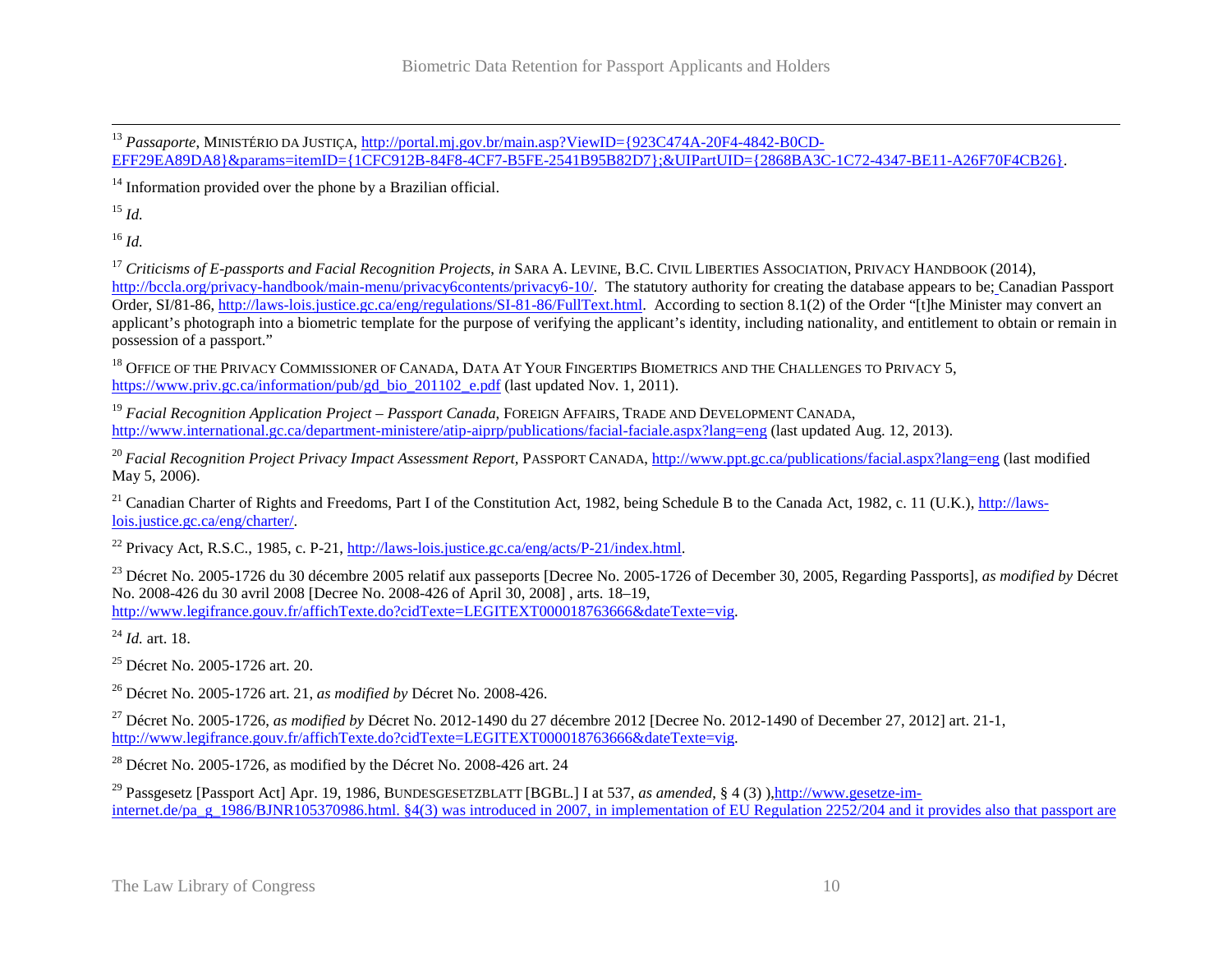<span id="page-11-0"></span>to be equipped with an electronic storage medium that stores photograph, fingerprints and the personal data contained in the passport., and that these data are to be secured against unauthorized access, change, or erasure.  $\overline{a}$ 

 $30$  *Id.* § 21(1), (2).

 $31$  *Id.* § 16 (2).

<sup>32</sup> *Id*. § 16a.

<sup>33</sup> *Id*. § 21 (2).

<sup>34</sup> *Id*. § 16a.

<sup>35</sup> *Id*. § 22 (1).

<sup>36</sup> *Id*. § 22.

<sup>37</sup> *Id*. § 16a.

 $38$  *Id.* § 21 (4).

<sup>39</sup> Inclusion of Biometric Identification Means and Biometric Identification Data in Identification Documents and in a Databank, Law, 5770-2009 (hereinafter IBI Law), § 2, SEFER HAHUKIM No. 2217 p. 256.

 $^{40}$  *Id.* § 41(1).

<sup>41</sup> Inclusion of Biometric Identification Means and Biometric Identification Data in Identification Documents and in a Databank (Test Period) Decree, 5771-2011 (hereinafter IBI (Test Period) Decree), § 33, KOVETZ HATAKANOT 5771 No. 7025 p. 1287.

<sup>42</sup> IBI Law § 1(1)–(2).

<sup>43</sup> *Id.* §§ 10–11.

<sup>44</sup> *Id.* § 14.

 $45$  *Id.* § 6.

<sup>46</sup> *Id.* § 41(1); IBI (Test Period) Decree § 33.

<sup>47</sup> IBI (Test Period) Decree §8(4).

<sup>48</sup> *Ryoken kanri masutafairu* [*Passport Management Master File*], E-GOV, MINISTRY OF INTERNAL AFFAIRS AND COMMUNICATIONS, [http://gkjh.e](http://gkjh.e-gov.go.jp/servlet/Ksearch?CLASSNAME=KJNMSTDETAIL&seqNo=0000001597&fromKJNMSTLIST=true)[gov.go.jp/servlet/Ksearch?CLASSNAME=KJNMSTDETAIL&seqNo=0000001597&fromKJNMSTLIST=true](http://gkjh.e-gov.go.jp/servlet/Ksearch?CLASSNAME=KJNMSTDETAIL&seqNo=0000001597&fromKJNMSTLIST=true) (last visited Mar. 14, 2014).

<sup>49</sup> Passport Act, Act No. 8990, Mar. 28, 2008, *amended by* Act No. 11774, May 22, 2013, arts 7 & 8.

<sup>50</sup> Preguntas Frecuentes [FAQs], *22. Si deseo realizar el trámite de pasaporte de mi menor hijo ¿Es necesario que éste acuda personalmente a realizar el trámite?* [*If I wish to get a passport for my minor child, is it necessary for him/her to appear personally ?*], SECRETARIA DE RELACIONES EXTERIORES, <http://www.sre.gob.mx/index.php/component/content/article/76-pasaportes/249-pasaportespreguntas-frecuentes> (last visited Mar. 13, 2014).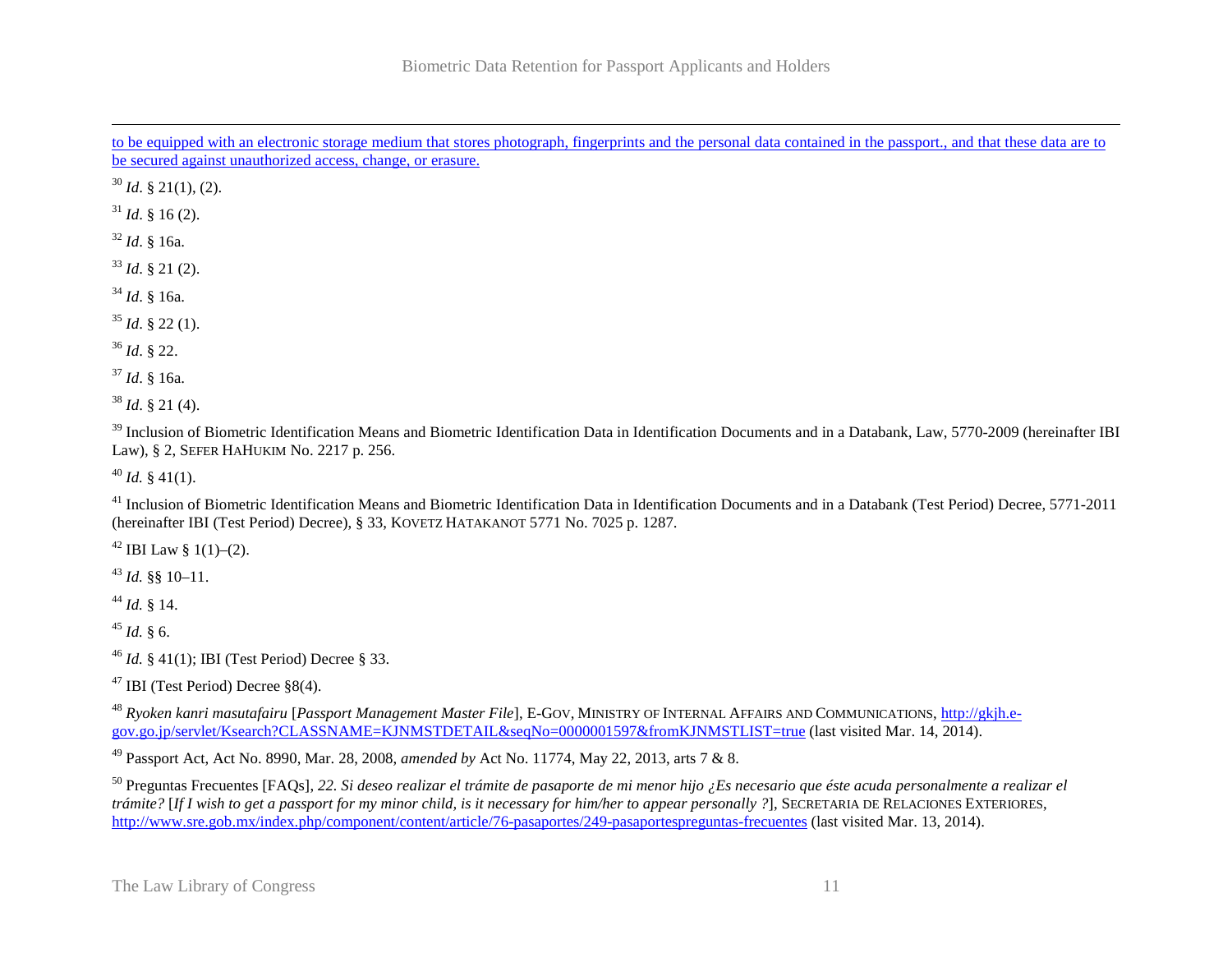<span id="page-12-1"></span><span id="page-12-0"></span><sup>51</sup> Reglamento de Pasaportes y del Documento de Identidad y Viaje [Passport Regulation, as amended], art. 24, DIARIO OFICIAL DE LA FEDERACIÓN [D.O.], Aug. 5, 2011, available on the website of Mexico's Department of Foreign Relations, *at*  [http://www.sre.gob.mx/images/stories/marconormativodoc/redgpasa031213.pdf.](http://www.sre.gob.mx/images/stories/marconormativodoc/redgpasa031213.pdf)  $\overline{a}$ 

<sup>52</sup> *Apellidos de casada* [*Last Name of Married Women*], SECRETARIA DE RELACIONES EXTERIORES, [http://embamex.sre.gob.mx/japon/index.php/es/pasaportes/92](http://embamex.sre.gob.mx/japon/index.php/es/pasaportes/92-si-va-a-tramitar-pasaporte-esto-es-importante) [si-va-a-tramitar-pasaporte-esto-es-importante](http://embamex.sre.gob.mx/japon/index.php/es/pasaportes/92-si-va-a-tramitar-pasaporte-esto-es-importante) (last visited Mar. 13, 2014).

<sup>53</sup> Passport Data Protection Methods, DEPARTMENT OF INTERNAL AFFAIRS, [http://www.dia.govt.nz/diawebsite.nsf/wpg\\_URL/Legal-Privacy-Births-Deaths-](http://www.dia.govt.nz/diawebsite.nsf/wpg_URL/Legal-Privacy-Births-Deaths-Marriages-Civil-Unions-Name-Changes-Passports-and-Citizenship-Privacy-Notice?OpenDocument%23data3)[Marriages-Civil-Unions-Name-Changes-Passports-and-Citizenship-Privacy-Notice?OpenDocument#data3](http://www.dia.govt.nz/diawebsite.nsf/wpg_URL/Legal-Privacy-Births-Deaths-Marriages-Civil-Unions-Name-Changes-Passports-and-Citizenship-Privacy-Notice?OpenDocument%23data3) (last visited Mar. 13, 2014).

<sup>54</sup> Press Release, Hon. Rick Barker, NZ Passports to Contain Security Chip (Nov. 3, 2005)[, http://www.beehive.govt.nz/node/24492;](http://www.beehive.govt.nz/node/24492) Press Release, Department of Internal Affairs, E-Passport Boosts Security for All New Zealanders (Nov. 3, 2005), [http://www.dia.govt.nz/press.nsf/d77da9b523f12931cc256ac5000d19b6/87b380d5390e3b1fcc2570ae00114c3f!OpenDocument.](http://www.dia.govt.nz/press.nsf/d77da9b523f12931cc256ac5000d19b6/87b380d5390e3b1fcc2570ae00114c3f!OpenDocument) 

<sup>55</sup> *Questions and Answers on Passport Fee Changes and Passport Online Renewal Service*, PASSPORTS.GOVT.NZ, [http://www.passports.govt.nz/Questions-and](http://www.passports.govt.nz/Questions-and-answers-on-the-passport-fee-changes-and-the-Passport-Online-Renewal-Service)[answers-on-the-passport-fee-changes-and-the-Passport-Online-Renewal-Service](http://www.passports.govt.nz/Questions-and-answers-on-the-passport-fee-changes-and-the-Passport-Online-Renewal-Service) (last visited Mar. 13, 2014).

<sup>56</sup> Passports Act 1992, s 37(1)(g), [http://legislation.govt.nz/act/public/1992/0092/latest/DLM277433.html.](http://legislation.govt.nz/act/public/1992/0092/latest/DLM277433.html)

<sup>57</sup> *Your Privacy*, PASSPORTS.GOVT.NZ, <http://www.passports.govt.nz/Your-privacy> (last visited Mar. 12, 2014); Passports Act 1992, s 36(1).

<sup>58</sup> Passports Act 1992, s 36(2). Disclosure arrangements currently exist with the New Zealand Customs Service, New Zealand Department of Labour, Australian Department of Immigration and Citizenship, Australian Customs Service, US Department of Homeland Security (only when a person travels to the US), and New Zealand Police for Interpol (only details of documents reported lost, stolen, or otherwise invalid). *Births, Deaths, Marriages, Civil Unions, Name Changes, Passports and Citizenship Privacy Notice*, DEPARTMENT OF INTERNAL AFFAIRS, [http://www.dia.govt.nz/diawebsite.nsf/wpg\\_URL/Legal-Privacy-Births-Deaths-](http://www.dia.govt.nz/diawebsite.nsf/wpg_URL/Legal-Privacy-Births-Deaths-Marriages-Civil-Unions-Name-Changes-Passports-and-Citizenship-Privacy-Notice?OpenDocument)[Marriages-Civil-Unions-Name-Changes-Passports-and-Citizenship-Privacy-Notice?OpenDocument](http://www.dia.govt.nz/diawebsite.nsf/wpg_URL/Legal-Privacy-Births-Deaths-Marriages-Civil-Unions-Name-Changes-Passports-and-Citizenship-Privacy-Notice?OpenDocument) (scroll to "Travel Document Disclosures") (last visited Mar. 12, 2014).

<sup>59</sup> Privacy Act 1993, s 6, Principle 9, [http://legislation.govt.nz/act/public/1993/0028/latest/DLM296639.html.](http://legislation.govt.nz/act/public/1993/0028/latest/DLM296639.html)

<sup>60</sup> Passports Act 1992, s 27H.

<sup>61</sup> 6a § § PASSLAG [PASSPORT ACT] (Svensk Författningssamling [SFS] 1978:302), [http://www.riksdagen.se/sv/Dokument-](http://www.riksdagen.se/sv/Dokument-Lagar/Lagar/Svenskforfattningssamling/sfs_sfs-1978-302/)[Lagar/Lagar/Svenskforfattningssamling/sfs\\_sfs-1978-302/.](http://www.riksdagen.se/sv/Dokument-Lagar/Lagar/Svenskforfattningssamling/sfs_sfs-1978-302/)

<sup>62</sup> *See* Proposition [Prop.] 2004/05:119 p. 50.

<sup>63</sup> 22 § PASSFÖRORDNING [PASSPORT INSTRUCTION] (Svensk Författningssamling [SFS] 1979:664).

<sup>64</sup> 23§ PASSPORT INSTRUCTION.

<sup>65</sup> 6b § PASSPORT ACT.

<sup>66</sup> Prop. 2004:05:119 p. 51.

<sup>67</sup> 23 § PASSPORT INSTRUCTION.